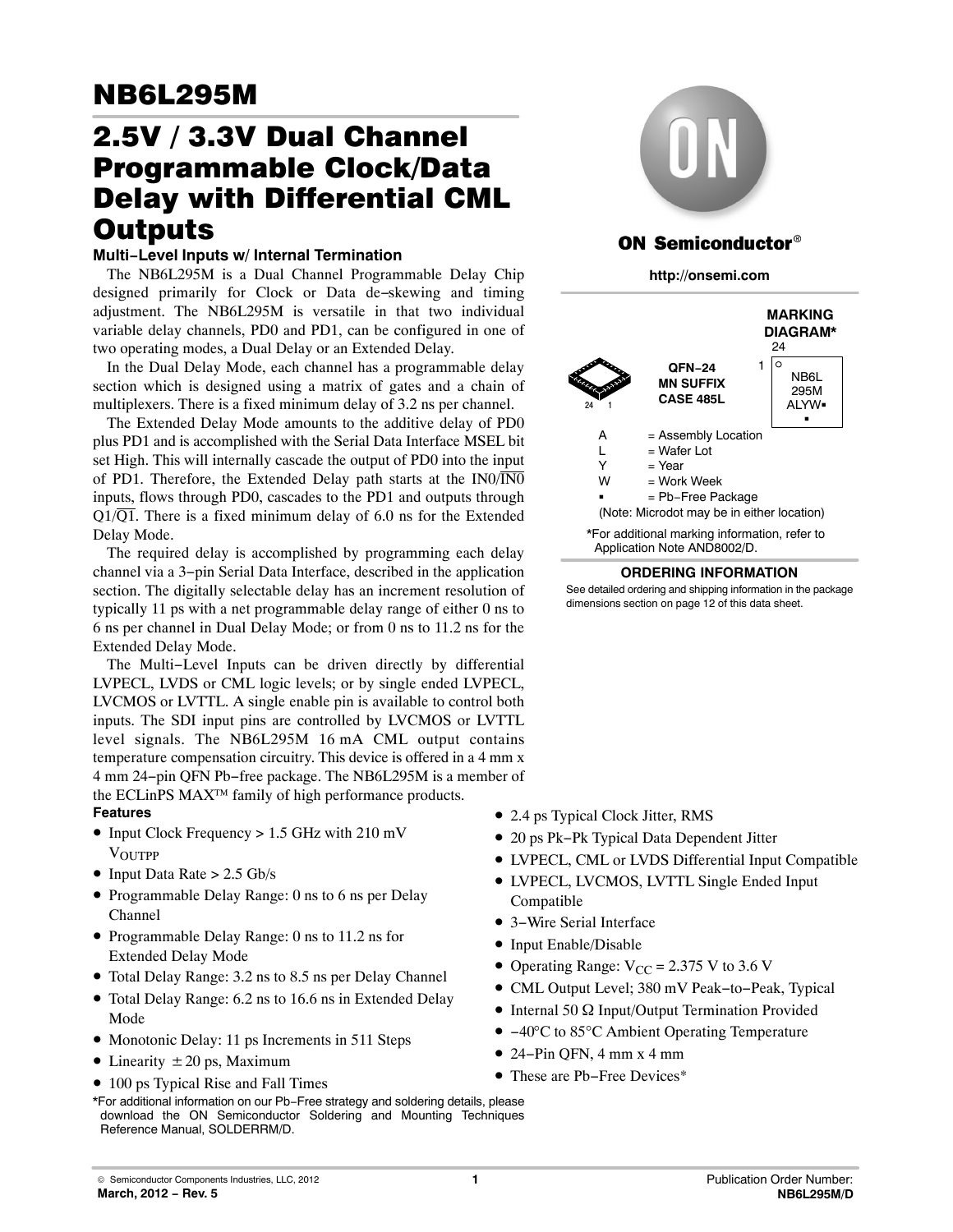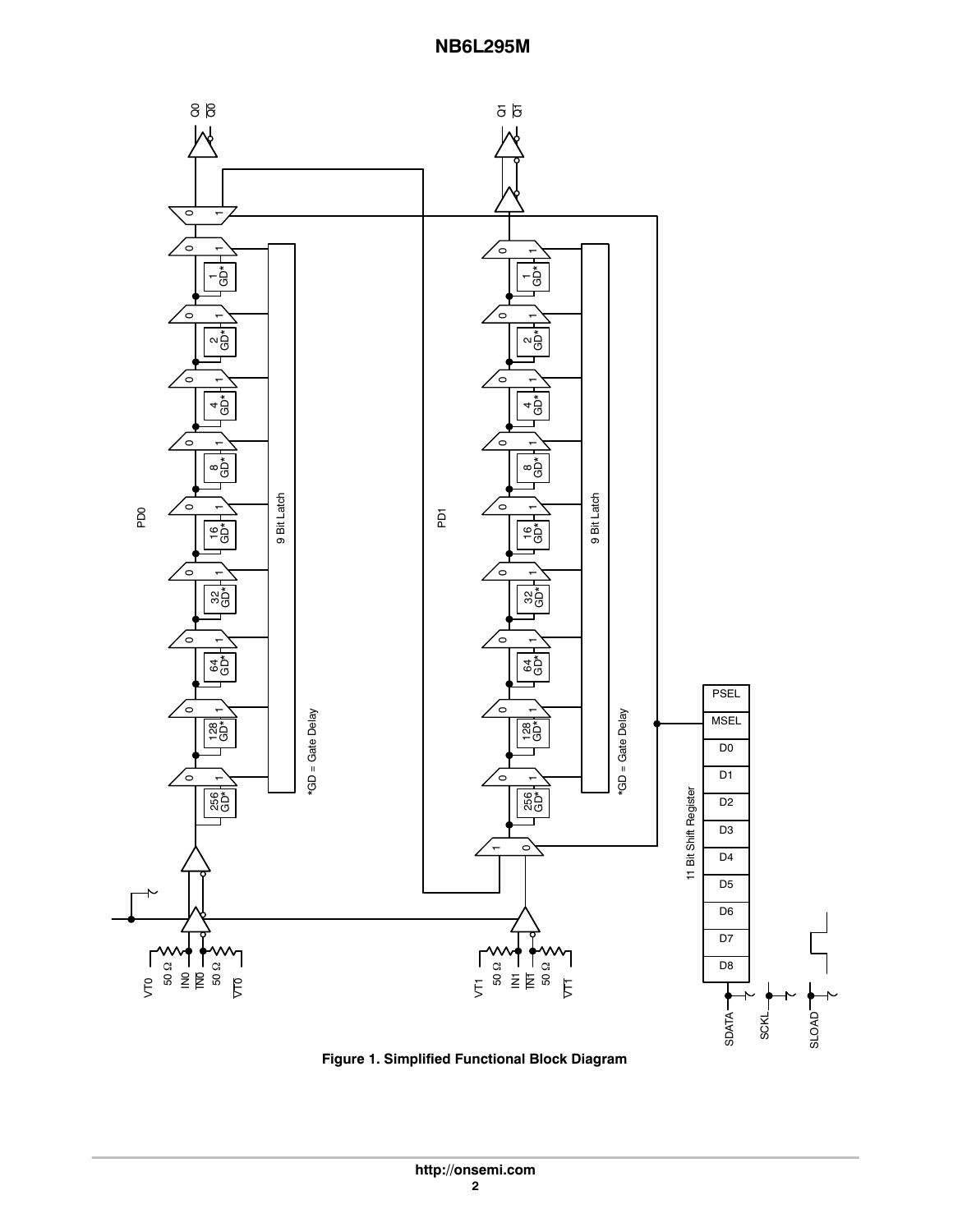

### **Table 1. PIN DESCRIPTION**

| Pin            | Name              | I/O                     | <b>Description</b>                                                                                                                                                                                                                                                                                                  |
|----------------|-------------------|-------------------------|---------------------------------------------------------------------------------------------------------------------------------------------------------------------------------------------------------------------------------------------------------------------------------------------------------------------|
| 1              | $\overline{VCC}$  | <b>Power Supply</b>     | Positive Supply Voltage for the Inputs and Core Logic                                                                                                                                                                                                                                                               |
| $\overline{2}$ | <b>EN</b>         | LVCMOS/LVTTL Input      | Input Enable/ Disable for both PD0 and PD1. LOW for enable, HIGH for disable, Open<br>Pin Default state LOW (37 k $\Omega$ Pulldown Resistor). High Forces Q LOW and $\overline{Q}$ HIGH.                                                                                                                           |
| 3              | <b>SLOAD</b>      | LVCMOS/LVTTL Input      | Serial Load; This pin loads the configuration latches with the contents of the shift<br>register. The latches will be transparent when this signal is HIGH; thus, the data must be<br>stable on the HIGH-to-LOW transition of S LOAD for proper operation. Open Pin<br>Default state LOW (37 kΩ Pulldown Resistor). |
| $\overline{4}$ | <b>SDIN</b>       | LVCMOS/LVTTL Input      | Serial Data In; This pin acts as the data input to the serial configuration shift register.<br>Open Pin Default state LOW (37 kΩ Pulldown Resistor).                                                                                                                                                                |
| 5              | <b>SCLK</b>       | LVCMOS/LVTTL Input      | Serial Clock In; This pin serves to clock the serial configuration shift register. Data from<br>SDIN is sampled on the rising edge. Open Pin Default state LOW (37 kΩ Pulldown<br>Resistor).                                                                                                                        |
| 6              | <b>VCC</b>        | Power Supply            | Positive Supply Voltage for the Inputs and Core Logic                                                                                                                                                                                                                                                               |
| $\overline{7}$ | $\overline{VI}$   |                         | Internal 50 $\Omega$ Termination Pin for IN1.                                                                                                                                                                                                                                                                       |
| 8              | IN <sub>1</sub>   | LVPECL, CML, LVDS Input | Noninverted differential input. Note 1. Channel 1.                                                                                                                                                                                                                                                                  |
| 9              | $\overline{IN1}$  | LVPECL, CML, LVDS Input | Inverted differential input. Note 1. Channel 1.                                                                                                                                                                                                                                                                     |
| 10             | $\sqrt{11}$       |                         | Internal 50 $\Omega$ Termination Pin for $\overline{\text{N1}}$                                                                                                                                                                                                                                                     |
| 11             | <b>GND</b>        | <b>Power Supply</b>     | <b>Negative Power Supply</b>                                                                                                                                                                                                                                                                                        |
| 12             | VCC1              | Power Supply            | Positive Supply Voltage for the Q1/Q1 outputs, channel PD1                                                                                                                                                                                                                                                          |
| 13             | $\overline{Q1}$   | <b>CML Output</b>       | Inverted Differential Output. Channel 1. Typically terminated with 50 $\Omega$ resistor to V <sub>CC1</sub>                                                                                                                                                                                                         |
| 14             | $\overline{Q1}$   | <b>CML Output</b>       | Noninverted Differential Output. Channel 1. Typically terminated with 50 $\Omega$ resistor to V <sub>CC1</sub>                                                                                                                                                                                                      |
| 15             | VCC1              | <b>Power Supply</b>     | Positive Supply Voltage for the Q1/Q1 outputs, channel PD1                                                                                                                                                                                                                                                          |
| 16             | VCC <sub>0</sub>  | Power Supply            | Positive Supply Voltage for the Q0/Q0 outputs, channel PD0                                                                                                                                                                                                                                                          |
| 17             | $\overline{Q}0$   | <b>CML Output</b>       | Inverted Differential Output. Channel 0. Typically terminated with 50 $\Omega$ resistor to V <sub>CC0</sub>                                                                                                                                                                                                         |
| 18             | Q <sub>0</sub>    | <b>CML Output</b>       | Noninverted Differential Output. Channel 0. Typically terminated with 50 $\Omega$ resistor to V <sub>CC0</sub>                                                                                                                                                                                                      |
| 19             | VCC <sub>0</sub>  | <b>Power Supply</b>     | Positive Supply Voltage for the Q0/Q0 outputs, channel PD0                                                                                                                                                                                                                                                          |
| 20             | <b>GND</b>        | Power Supply            | <b>Negative Power Supply</b>                                                                                                                                                                                                                                                                                        |
| 21             | $\sqrt{10}$       |                         | Internal 50 $\Omega$ Termination Pin for $\overline{\text{NO}}$                                                                                                                                                                                                                                                     |
| 22             | <b>TNO</b>        | LVPECL, CML, LVDS Input | Inverted differential input. Note 1. Channel 0.                                                                                                                                                                                                                                                                     |
| 23             | IN <sub>0</sub>   | LVPECL, CML, LVDS Input | Noninverted differential input. Note 1. Channel 0.                                                                                                                                                                                                                                                                  |
| 24             | $\overline{V}$ TO |                         | Internal 50 $\Omega$ Termination Pin for IN0                                                                                                                                                                                                                                                                        |
|                | EP                | Ground                  | The Exposed Pad (EP) on the QFN-24 package bottom is thermally connected to the<br>die for improved heat transfer out of package. The exposed pad must be attached to a<br>heat-sinking conduit. The pad is electrically connected to GND and must be connected<br>to GND on the PC board.                          |

1. In the differential configuration when the input termination pin (VTx/VTx) are connected to a common termination voltage or left open, and if no signal is applied on INx/INx input then the device will be susceptible to self−oscillation.

2. All VCC, VCC0 and VCC1 Pins must be externally connected to the same power supply for proper operation. Both VCC0s are connected to each other and both VCC1s are connected to each other: VCC0 and VCC1 are separate.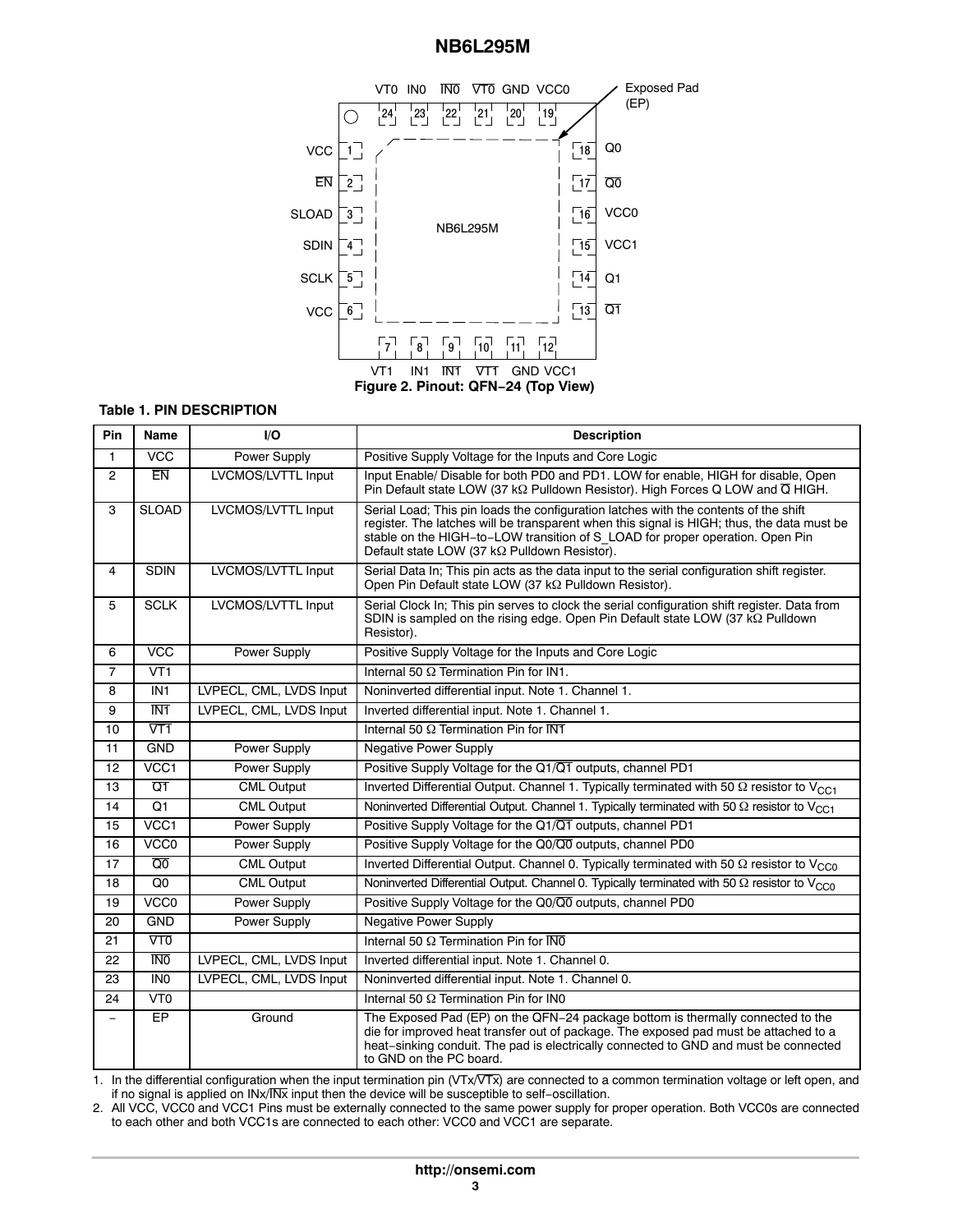## **Table 2. ATTRIBUTES**

| <b>Characteristics</b>                                 |                                   | Value                |  |  |  |
|--------------------------------------------------------|-----------------------------------|----------------------|--|--|--|
| Input Default State Resistors                          |                                   | 37 k $\Omega$        |  |  |  |
| <b>ESD Protection</b>                                  | Human Body Model<br>Machine Model | > 2 kV<br>>100V      |  |  |  |
| Moisture Sensitivity (Note 3)                          | QFN-24                            | Level 1              |  |  |  |
| <b>Flammability Rating</b>                             | Oxygen Index: 28 to 34            | UL 94 V-0 @ 0.125 in |  |  |  |
| <b>Transistor Count</b>                                | 3094                              |                      |  |  |  |
| Meets or exceeds JEDEC Spec EIA/JESD78 IC Latchup Test |                                   |                      |  |  |  |

3. For additional information, see Application Note AND8003/D.

### **Table 3. MAXIMUM RATINGS**

| Symbol                                  | <b>Parameter</b>                                    | <b>Condition 1</b> | <b>Condition 2</b>                 | Rating          | Unit                           |
|-----------------------------------------|-----------------------------------------------------|--------------------|------------------------------------|-----------------|--------------------------------|
| $V_{CC}$ , $V_{CC0}$ ,<br>$V_{\rm CC1}$ | Positive Power Supply                               | $GND = 0 V$        |                                    | 4.0             | v                              |
| V <sub>IO</sub>                         | Positive Input/Output Voltage                       | $GND = 0 V$        | $-0.5 \leq V_{10} \leq V_{CC}+0.5$ | 4.5             | v                              |
| VINPP                                   | $ INx - INx $<br>Differential Input Voltage         |                    |                                    | $V_{CC}$ – GND  | v                              |
| <sup>I</sup> IN                         | Input Current Through $R_T$ (50 $\Omega$ Resistor)  |                    |                                    | ± 50            | mA                             |
| <b>I</b> OUT                            | Output Current Through $R_T$ (50 $\Omega$ Resistor) |                    |                                    | ± 50            | mA                             |
| T <sub>A</sub>                          | <b>Operating Temperature Range</b>                  |                    |                                    | $-40$ to $+85$  | $^{\circ}C$                    |
| $T_{\text{stg}}$                        | Storage Temperature Range                           |                    |                                    | $-65$ to $+150$ | $^{\circ}C$                    |
| $\theta$ JA                             | Thermal Resistance (Junction-to-Ambient) (Note 4)   | 0 Ifpm<br>500 lfpm | QFN-24<br>QFN-24                   | 37<br>32        | $\degree$ C/W<br>$\degree$ C/W |
| $\theta$ JC                             | Thermal Resistance (Junction-to-Case)               | (Note 4)           | QFN-24                             | 11              | $\degree$ C/W                  |
| $T_{sol}$                               | Wave Solder Pb-Free                                 |                    |                                    | 265             | $^{\circ}C$                    |

Stresses exceeding Maximum Ratings may damage the device. Maximum Ratings are stress ratings only. Functional operation above the Recommended Operating Conditions is not implied. Extended exposure to stresses above the Recommended Operating Conditions may affect device reliability.

4. JEDEC standard multilayer board − 2S2P (2 signal, 2 power) with 8 filled thermal vias under exposed pad.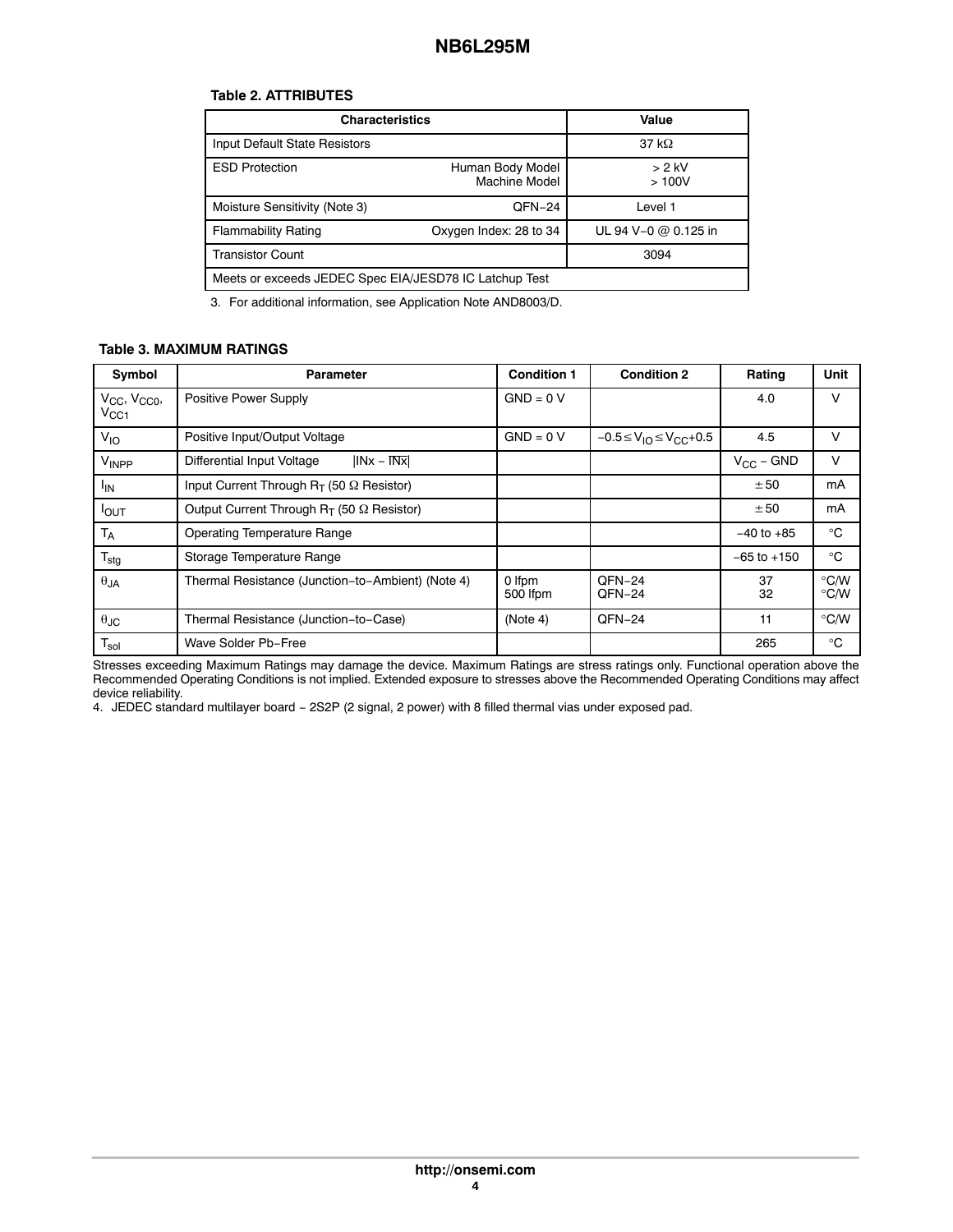### Table 4. DC CHARACTERISTICS, MULTI-LEVEL INPUTS V<sub>CC</sub> = V<sub>CC0</sub> = V<sub>CC1</sub> = 2.375 V to 3.6 V, GND = 0 V, T<sub>A</sub> = −40°C to +85°C

| Symbol            | Characteristic                                                                                                           | Min                                   | <b>Typ</b>                            | Max                                   | Unit |
|-------------------|--------------------------------------------------------------------------------------------------------------------------|---------------------------------------|---------------------------------------|---------------------------------------|------|
|                   | <b>POWER SUPPLY CURRENT</b>                                                                                              |                                       |                                       |                                       |      |
| $I_{\rm CC}$      | Power Supply Current (Inputs, V <sub>TX</sub> and Outputs Open) (Sum of I <sub>CC</sub> ,<br>$I_{CCO}$ , and $I_{CC1}$ ) |                                       | 170                                   | 215                                   | mA   |
|                   | CML OUTPUTS (Notes 5 and 6, Figure 22)                                                                                   |                                       |                                       |                                       |      |
| V <sub>OH</sub>   | Output HIGH Voltage<br>$V_{CC}$ = $V_{CC0}$ = $V_{CC1}$ = 3.3 V<br>$V_{CC}$ = $V_{CC0}$ = $V_{CC1}$ = 2.5 V              | $V_{CC}$ – 40<br>3260<br>2460         | $V_{CC}$ – 10<br>3290<br>2490         | $V_{\rm CC}$<br>3300<br>2500          | mV   |
| V <sub>OL</sub>   | Output LOW Voltage<br>$V_{CC}$ = $V_{CC0}$ = $V_{CC1}$ = 3.3 V<br>$V_{CC}$ = $V_{CC0}$ = $V_{CC1}$ = 2.5 V               | $V_{\text{CC}}$ – 500<br>2800<br>2000 | $V_{\text{CC}}$ – 400<br>2900<br>2100 | $V_{\text{CC}}$ – 300<br>3000<br>2200 | mV   |
|                   | DIFFERENTIAL INPUT DRIVEN SINGLE-ENDED (see Figures 11 and 12) (Note 7)                                                  |                                       |                                       |                                       |      |
| $V_{th}$          | Input Threshold Reference Voltage Range                                                                                  | 1050                                  |                                       | $V_{\text{CC}} - 150$                 | mV   |
| $V_{\text{IH}}$   | Single-Ended Input HIGH Voltage                                                                                          | $V_{th} + 150$                        |                                       | $V_{\rm CC}$                          | mV   |
| $V_{IL}$          | Single-Ended Input LOW Voltage                                                                                           | <b>GND</b>                            |                                       | $V_{th} - 150$                        | mV   |
| $V_{\text{ISE}}$  | Single-Ended Input Voltage Amplitude (V <sub>IH</sub> - V <sub>IL</sub> )                                                | 300                                   |                                       | $V_{CC}$ – GND                        | mV   |
|                   | DIFFERENTIAL INPUTS DRIVEN DIFFERENTIALLY (see Figures 13 and 14) (Note 8)                                               |                                       |                                       |                                       |      |
| V <sub>H</sub> D  | Differential Input HIGH Voltage                                                                                          | 1200                                  |                                       | $V_{\rm CC}$                          | mV   |
| <b>VILD</b>       | Differential Input LOW Voltage                                                                                           | <b>GND</b>                            |                                       | $V_{CC}$ – 150                        | mV   |
| $V_{ID}$          | Differential Input Voltage Swing (INx, INX) (V <sub>IHD</sub> - V <sub>ILD</sub> )                                       | 150                                   |                                       | $V_{CC}$ – GND                        | mV   |
| $V_{CMR}$         | Input Common Mode Range (Differential Configuration) (Note 9)                                                            | 950                                   |                                       | $V_{CC}$ – 75                         | mV   |
| Īщ                | Input HIGH Current INx/INX, (VTn/VTn Open)                                                                               | $-150$                                |                                       | 150                                   | μA   |
| I <sub>IL</sub>   | Input LOW Current IN/INX, (VTn/VTn Open)                                                                                 | $-150$                                |                                       | 150                                   | μA   |
|                   | SINGLE-ENDED LVCMOS/LVTTL CONTROL INPUTS                                                                                 |                                       |                                       |                                       |      |
| V <sub>IH</sub>   | Single-Ended Input HIGH Voltage                                                                                          | 2000                                  |                                       | $V_{\rm CC}$                          | mV   |
| $V_{IL}$          | Single-Ended Input LOW Voltage                                                                                           | <b>GND</b>                            |                                       | 800                                   | mV   |
| Iн                | Input HIGH Current                                                                                                       | $-150$                                |                                       | 150                                   | μA   |
| ŀμ                | Input LOW Current                                                                                                        | $-150$                                |                                       | 150                                   | μA   |
|                   | <b>TERMINATION RESISTORS</b>                                                                                             |                                       |                                       |                                       |      |
| R <sub>TIN</sub>  | Internal Input Termination Resistor                                                                                      | 40                                    | 50                                    | 60                                    | Ω    |
| R <sub>TOUT</sub> | Internal Output Termination Resistor                                                                                     | 40                                    | 50                                    | 60                                    | Ω    |

NOTE: Device will meet the specifications after thermal equilibrium has been established when mounted in a test socket or printed circuit board with maintained transverse airflow greater than 500 lfpm. Electrical parameters are guaranteed only over the declared operating temperature range. Functional operation of the device exceeding these conditions is not implied. Device specification limit values are applied individually under normal operating conditions and not valid simultaneously.

5.  $\,$  CML outputs loaded with 50  $\Omega$  to  $\rm V_{CC}$  for proper operation.

6. Input and output parameters vary 1:1 with  $V_{CC}$ .

7.  $V_{th}$ ,  $V_{Hh}$ ,  $V_{II}$  and  $V_{ISF}$  parameters must be complied with simultaneously.  $V_{th}$  is applied to the complementary input when operating in single−ended mode.

8.  $V_{\text{IHD}}$ ,  $V_{\text{ILD}}$ ,  $V_{\text{ID}}$  and  $V_{\text{CMB}}$  parameters must be complied with simultaneously.

9. V<sub>CMR</sub>(min) varies 1:1 with voltage on GND pin, V<sub>CMR</sub>(max) varies 1:1 with V<sub>CC</sub>. The V<sub>CMR</sub> range is referenced to the most positive side of the differential input signal.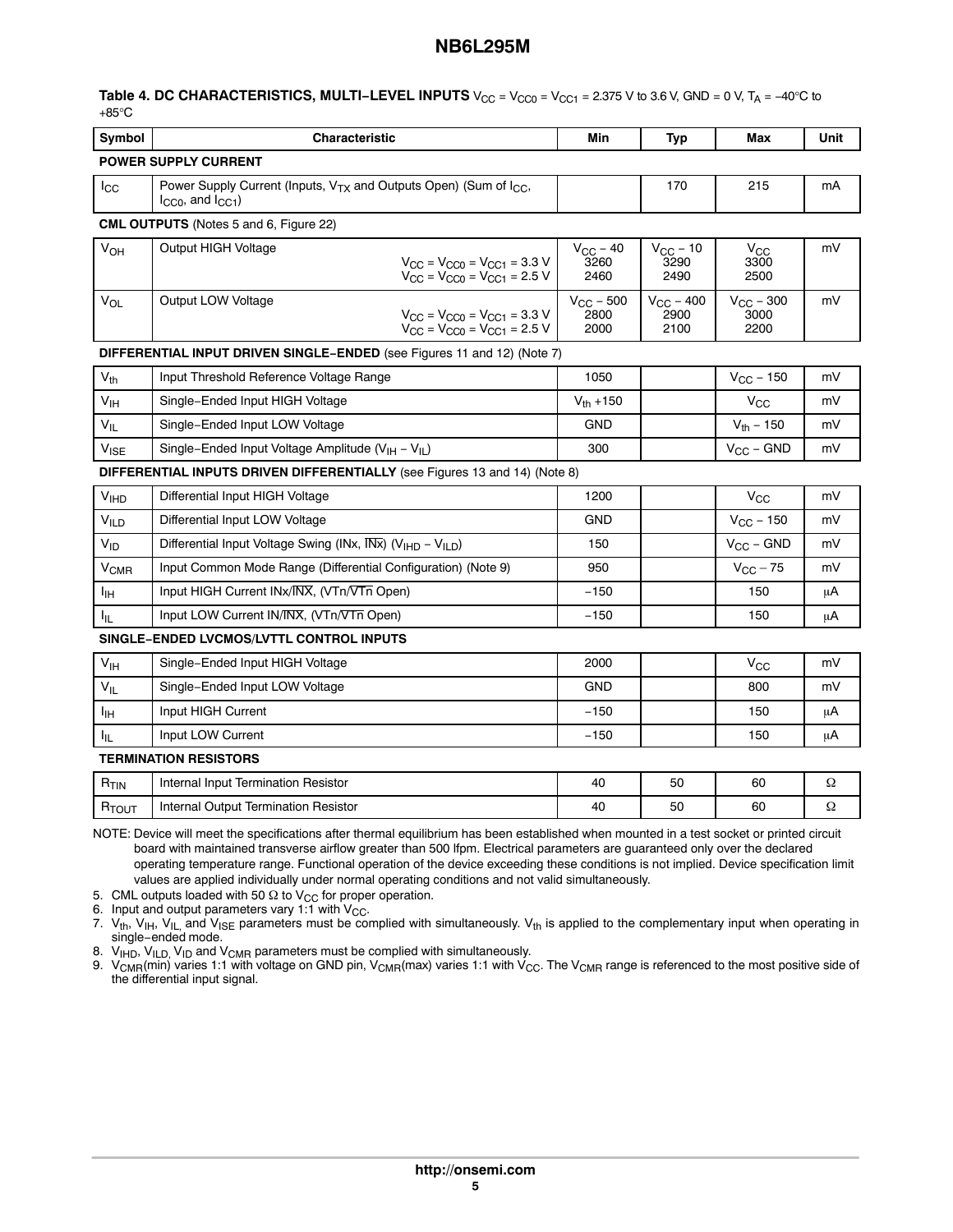| Symbol                                 | Characteristic                                                                                                                                                                                                                                                                                                                        |                         | Min                       |                           |                           | <b>Typ</b>                                                     |                           |                         | Max                                                              |                          | Unit        |
|----------------------------------------|---------------------------------------------------------------------------------------------------------------------------------------------------------------------------------------------------------------------------------------------------------------------------------------------------------------------------------------|-------------------------|---------------------------|---------------------------|---------------------------|----------------------------------------------------------------|---------------------------|-------------------------|------------------------------------------------------------------|--------------------------|-------------|
| f <sub>SCLK</sub>                      | Serial Clock Input Frequency, 50% Duty Cycle                                                                                                                                                                                                                                                                                          |                         |                           |                           |                           |                                                                |                           |                         | 20                                                               |                          | MHz         |
| VOUTPP                                 | Output Voltage Amplitude (@ V <sub>INPPmin</sub> ) f <sub>in</sub> ≤ 1.5 GHz                                                                                                                                                                                                                                                          |                         | 210                       |                           |                           | 380                                                            |                           |                         |                                                                  |                          | mV          |
|                                        | (Note 15) (See Figure 23)                                                                                                                                                                                                                                                                                                             |                         |                           |                           |                           |                                                                |                           |                         |                                                                  |                          |             |
| <sup>†</sup> DATA                      | Maximum Data Rate (Note 14)                                                                                                                                                                                                                                                                                                           | 2.5                     |                           |                           |                           |                                                                |                           |                         |                                                                  |                          | Gb/s        |
| t <sub>Range</sub>                     | Programmable Delay Range (@ 50 MHz)<br>Dual Mode IN0/IN0 to Q0/Q0 or IN1/INT to Q1/Q1<br><b>Extended Mode</b><br>$INO/INO$ to $Q1/\overline{Q1}$                                                                                                                                                                                      | 0<br>0                  |                           |                           |                           | 5.7<br>11.2                                                    |                           | 6.9<br>13.7             |                                                                  |                          | ns          |
| t <sub>SKEW</sub>                      | Duty Cycle Skew (Note 11)<br>Within Device Skew - Dual Mode<br>$D[8:0] = 0$<br>$D[8:0] = 1$                                                                                                                                                                                                                                           |                         | 0                         |                           |                           | 1<br>55<br>67                                                  |                           |                         | 4<br>96<br>170                                                   |                          | ps          |
| $L_{in}$                               | Linearity (Note 12)                                                                                                                                                                                                                                                                                                                   |                         |                           |                           |                           | ±15                                                            |                           |                         | ±20                                                              |                          | ps          |
| $t_{\tt S}$                            | SDIN to SCLK<br>Setup Time (@ 20 MHz)<br><b>SCLK to SLOAD</b><br>EN to SDIN                                                                                                                                                                                                                                                           |                         | 0.5<br>1.5<br>0.5         |                           |                           | 0.3<br>1.0                                                     |                           |                         |                                                                  |                          | ns          |
| th                                     | <b>Hold Time</b><br>SDIN to SCLK<br><b>SCLK to SLOAD</b><br>EN to SLOAD                                                                                                                                                                                                                                                               |                         | 1.0<br>1.0<br>0.5         |                           |                           | 0.6                                                            |                           |                         |                                                                  |                          | ns          |
| t <sub>pwmin</sub>                     | Minimum Pulse Width SLOAD                                                                                                                                                                                                                                                                                                             |                         | $\mathbf{1}$              |                           |                           |                                                                |                           |                         |                                                                  |                          | ns          |
| <sup>t</sup> JITTER                    | Random Clock Jitter RMS; SETMIN to SETMAX<br>(Note 13)<br>$f_{in} \leq 1.5$ GHz<br>Dual Mode IN0/IN0 to Q0/Q0 or IN1/IN1 to Q1/Q1<br>IN0/IN0 to Q1/Q1<br><b>Extended Mode</b><br>Deterministic Jitter; SETMIN to SETMAX (Note 14) f <sub>D</sub><br>$_{\text{ATA}}$ $\leq$ 2.5 Gbps<br>Dual Mode IN0/IN0 to Q0/Q0 or IN1/IN1 to Q1/Q1 |                         |                           |                           |                           | 2<br>4<br>2                                                    |                           |                         | 6<br>12<br>15                                                    |                          | ps          |
| $V_{\mathsf{INPP}}$                    | Input Voltage Swing/Sensitivity<br>(Differential Configuration) (Note 15)                                                                                                                                                                                                                                                             |                         | 150                       |                           |                           |                                                                |                           |                         | $V_{CC}$ – GND                                                   |                          | mV          |
| $t_{r, t_{f}}$                         | Output Rise/Fall Times (@ 50 MHz), (20% - 80%)<br>Qx, Qx                                                                                                                                                                                                                                                                              |                         | 85                        |                           |                           | 100                                                            |                           |                         | 150                                                              |                          | ps          |
|                                        |                                                                                                                                                                                                                                                                                                                                       |                         | $-40^{\circ}$ C           |                           |                           | $+25^{\circ}$ C                                                |                           |                         | $+85^{\circ}$ C                                                  |                          |             |
| Symbol                                 | Characteristic                                                                                                                                                                                                                                                                                                                        | Min                     | <b>Typ</b>                | <b>Max</b>                | Min                       | <b>Typ</b>                                                     | Max                       | Min                     | <b>Typ</b>                                                       | Max                      | <b>Unit</b> |
| t <sub>PLH</sub> ,<br>t <sub>PHL</sub> | Propagation Delay (@ 50 MHz)<br>Dual Mode IN0/IN0 to Q0/Q0 or IN1/IN1 to Q1/Q1<br>$D[8:0] = 0$<br>$D[8:0] = 1$<br>IN0/IN0 to Q1/Q1<br>Extended Mode<br>$D[8:0] = 0$<br>$D[8:0] = 1$                                                                                                                                                   | 2.7<br>7.2<br>5.0<br>14 | 3.1<br>8.5<br>5.9<br>16.4 | 3.3<br>9.1<br>6.5<br>17.7 | 2.8<br>7.4<br>5.2<br>14.4 | 3.2<br>8.5<br>6.2<br>16.6                                      | 3.5<br>9.6<br>6.6<br>18.7 | 3.1<br>8.6<br>5.9<br>17 | 3.4<br>9.3<br>6.6<br>19                                          | 3.8<br>10.7<br>7.3<br>21 | ns          |
| $\Delta t$                             | <b>Step Delay</b><br>(Selected D Bit HIGH All Others LOW)<br>D0 HIGH<br>D1 HIGH<br>D <sub>2</sub> HIGH<br>D3 HIGH<br>D4 HIGH<br>D5 HIGH<br>D6 HIGH<br>D7 HIGH<br>D8 HIGH                                                                                                                                                              |                         |                           |                           |                           | 8.4<br>16.4<br>41.2<br>85<br>178<br>360<br>722<br>1448<br>2903 |                           |                         | 12.4<br>25.1<br>58.3<br>108<br>210<br>405<br>796<br>1579<br>3143 |                          | ps          |

**Table 5. AC CHARACTERISTICS**  $V_{CC} = V_{CC0} = V_{CC1} = 2.375$  V to 3.6 V, GND = 0 V, T<sub>A</sub> = −40°C to +85°C (Note 10)

NOTE: Device will meet the specifications after thermal equilibrium has been established when mounted in a test socket or printed circuit board with maintained transverse airflow greater than 500 lfpm. Electrical parameters are guaranteed only over the declared operating temperature range. Functional operation of the device exceeding these conditions is not implied. Device specification limit values are applied individually under normal operating conditions and not valid simultaneously.

10.Measured by forcing V<sub>INPPmin</sub> and V<sub>INPPmax</sub> from a 50% duty cycle clock source, V<sub>CMR</sub> (min and max). All loading with an external  $\mathsf{R}_{\mathsf{L}}$  = 50  $\Omega$  to V<sub>CC</sub>. See Figure 20. Input edge rates 40 ps (20% – 80%).

11. Duty cycle skew is measured between differential outputs using the deviations of the sum of T<sub>pw</sub>− and T<sub>pw</sub>+ @ 0.5 GHz.

12. Deviation from a linear delay (actual Min to Max) in the Dual Mode 511 programmable steps; 3.3 V @ 25°C, 400 mV V<sub>INPP</sub>.<br>13. Additive Random CLOCK jitter with 50% duty cycle input clock signal. 1000 WFMS, JIT3 Software

14.NRZ data at PRBS23 and K28.5. 10,000 WFMS, TDS8000.

15.Input and output voltage swing is a single−ended measurement operating in differential mode.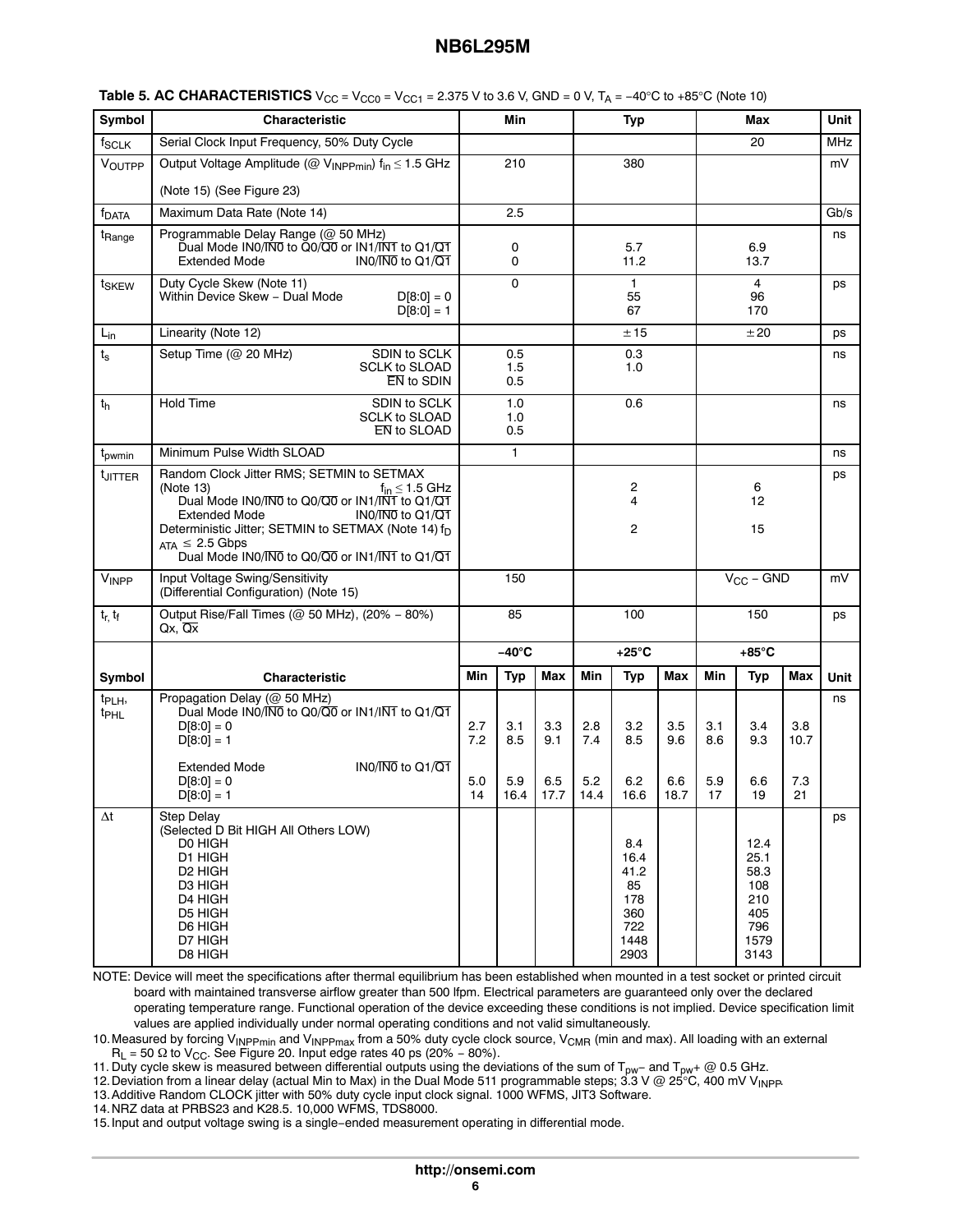# <span id="page-6-0"></span>**Serial Data Interface Programming**

The NB6L295M is programmed by loading the 11−Bit SHIFT REGISTER using the SCLK, SDATA and SLOAD inputs. The 11 SDATA bits are 1 PSEL bit, 1 MSEL bit and 9 delay value data bitsD[8:0]. A separate 11−bit load cycle is required to program the delay data value of each channel, PD0 and PD1. For example, at powerup two load cycles will be needed to initially set PD0 and PD1; Dual Mode Operation as shown in Figures 3 and 4 and Extended Mode Operation as shown in Figures 5 and 6.

## **DUAL MODE OPERATIONS**

|                   | Control<br><b>Bits</b> |             | PD0 Programmable Delay |     |                |     |                |     |     |     |                |  |  |
|-------------------|------------------------|-------------|------------------------|-----|----------------|-----|----------------|-----|-----|-----|----------------|--|--|
| Valı              | 0                      |             | 0/1                    | 0/1 | 0/1            | 0/1 | O/1            | 0/1 | 0/1 | 0/1 | 0/1            |  |  |
| Bit<br><b>Mar</b> | PSEL                   | <b>MSEL</b> | D0                     |     | D <sub>2</sub> | DЗ  | D <sub>4</sub> | D5  | D6  |     | D <sub>8</sub> |  |  |

(MSB) (LSB)





# **EXTENDED MODE OPERATIONS**

|                |     |     |     | PD0 Programmable Delay |                |                |                |                | <b>Bits</b> | Control     |       | PD1 Programmable Delay |     |                |                |                |                | Control<br><b>Bits</b> |                |                |             |             |       |
|----------------|-----|-----|-----|------------------------|----------------|----------------|----------------|----------------|-------------|-------------|-------|------------------------|-----|----------------|----------------|----------------|----------------|------------------------|----------------|----------------|-------------|-------------|-------|
| 0/1            | 0/1 | O/1 | 0/1 | 0/1                    | 0/1            | 0/1            | 0/1            | O/1            |             | 0           | Value | O/1                    | O/1 | O/1            | 0/1            | O/1            | 0/1            | O/1                    | 0/1            | 0/1            |             |             | Value |
| D <sub>8</sub> | D7  | D6  | D5  | D <sub>4</sub>         | D <sub>3</sub> | D <sub>2</sub> | D <sub>1</sub> | D <sub>0</sub> | <b>MSEL</b> | <b>PSEL</b> | Bit   | D <sub>8</sub>         | D7  | D <sub>6</sub> | D <sub>5</sub> | D <sub>4</sub> | D <sub>3</sub> | D <sub>2</sub>         | D <sub>1</sub> | D <sub>0</sub> | <b>MSEL</b> | <b>PSEL</b> | Bit   |
| (MSB)          |     |     |     |                        |                |                |                |                |             | (LSB)       | Name  | (MSB)                  |     |                |                |                |                |                        |                |                |             | (LSB)       | Name  |
|                |     |     |     |                        |                |                |                |                |             |             |       |                        |     |                |                |                |                |                        |                |                |             |             |       |

## **Figure 5. PDO Shift Register Figure 6. PD1 Shift Register**

Refer to Table 6, Channel and Mode Select BIT Functions. In a load cycle, the 11−Bit Shift Register least significant bit (clocked in first) is **PSEL** and will determine which channel delay buffer, either PDO (LOW) or PD1 (HIGH), will latch the delay data value D[8:0]. The **MSEL BIT** determines the Delay Mode. When set LOW, the Dual Delay Mode is selected and the device uses both channels independently. A pulse edge entering IN0/IN0 is delayed according to the values in PD0 and exits from Q0/ $\overline{Q0}$ . An input signal pulse edge entering IN1/IN1 is delayed according to the values in PD1 and exits from Q1/ $\overline{Q1}$ . When MSEL is set HIGH, the Extended Delay Mode is selected and an input signal pulse edge enters IN0 and  $\overline{IN0}$  and flows through PD0 and is extended through PD1 to exit at Q1 and  $\overline{Q1}$ . The most significant 9–bits, D[8:0] are delay value data for both channels. See Figure [7](#page-7-0).

# **Table 6. CHANNEL AND MODE SELECT BIT FUNCTIONS**

| <b>BIT Name</b> | <b>Function</b>                                                                                                               |  |  |  |  |
|-----------------|-------------------------------------------------------------------------------------------------------------------------------|--|--|--|--|
| <b>PSEL</b>     | 0 Loads Data to PD0                                                                                                           |  |  |  |  |
|                 | Loads Data to PD1                                                                                                             |  |  |  |  |
| MSEL            | 0 Selects Dual Programmable Delay Paths, 3.1 ns to 8.8 ns Delay Range for Each Path                                           |  |  |  |  |
|                 | Selects Extended Delay Path from INO/INO to Q1/Q1, 6.0 ns to 17.2 ns Delay Range; Disables Q0/Q0 Outputs,<br>Q0-LOW. Q0-HIGH. |  |  |  |  |
| D[8:0]          | Select one of 512 Delay Values                                                                                                |  |  |  |  |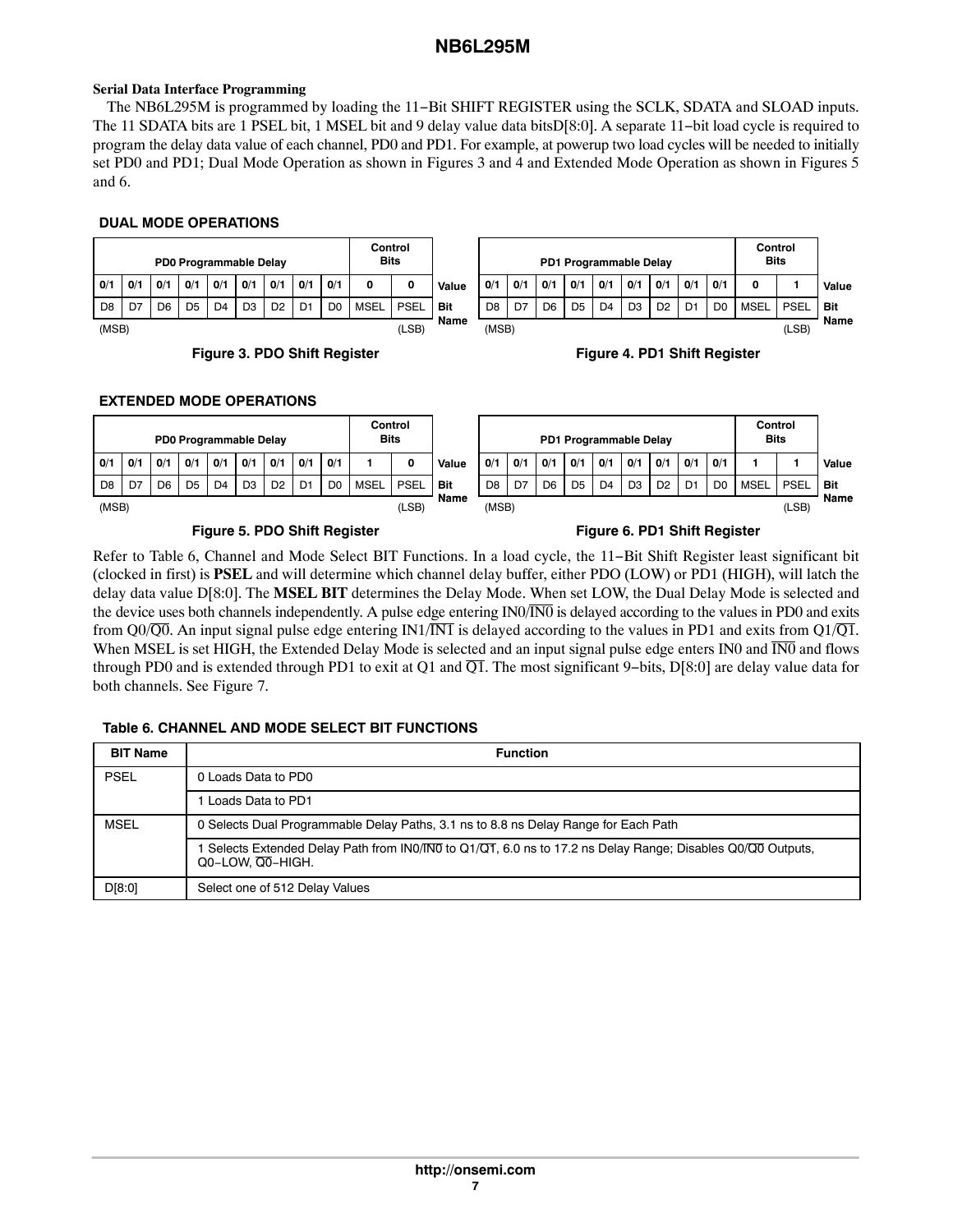<span id="page-7-0"></span>

**Figure 7. Serial Data Interface, Shift Register, Data Latch, Programmable Delay Channels Load Cycle Required for Each Channel**

### **Serial Data Interface Loading**

Loading the device through the 3 input Serial Data Interface (SDI) is accomplished by sending data into the SDIN pin by using the SCLK input pin and latching the data with the SLOAD input pin. The 11−bit SHIFT REGISTER shifts once per rising edge of the **SCLK** input. The serial input **SDIN** must meet setup and hold timing as specified in the AC Characteristics section of this document for each bit and clock pulse. The **SLOAD** line loads the value of the shift register on a LOW−to−HIGH edge transition (transparent state) into a data Latch register and latches the data with a subsequent HIGH−to−LOW edge transition. Further changes in SDIN or SCLK are not recognized by the latched register. The internal multiplexer states are set by the PSEL and MSEL bits in the SHIFT register. Figure [6](#page-6-0) shows the timing diagram of a typical load sequence.

Input  $\overline{EN}$  should be LOW (enabled) prior to SDI programming, then pulled HIGH (disabled) during programming. After programming, the  $\overline{EN}$  should be returned LOW (enabled) for functional delay operation.

The disabling of  $\overline{EN}$  (HIGH) forces Qx LOW and  $\overline{Qx}$  HIGH and is included during programming to prevent (or mask out) any potential run pulses or extended pulses which might occur in the internal delay gates programming switching, but it is not required for programming.



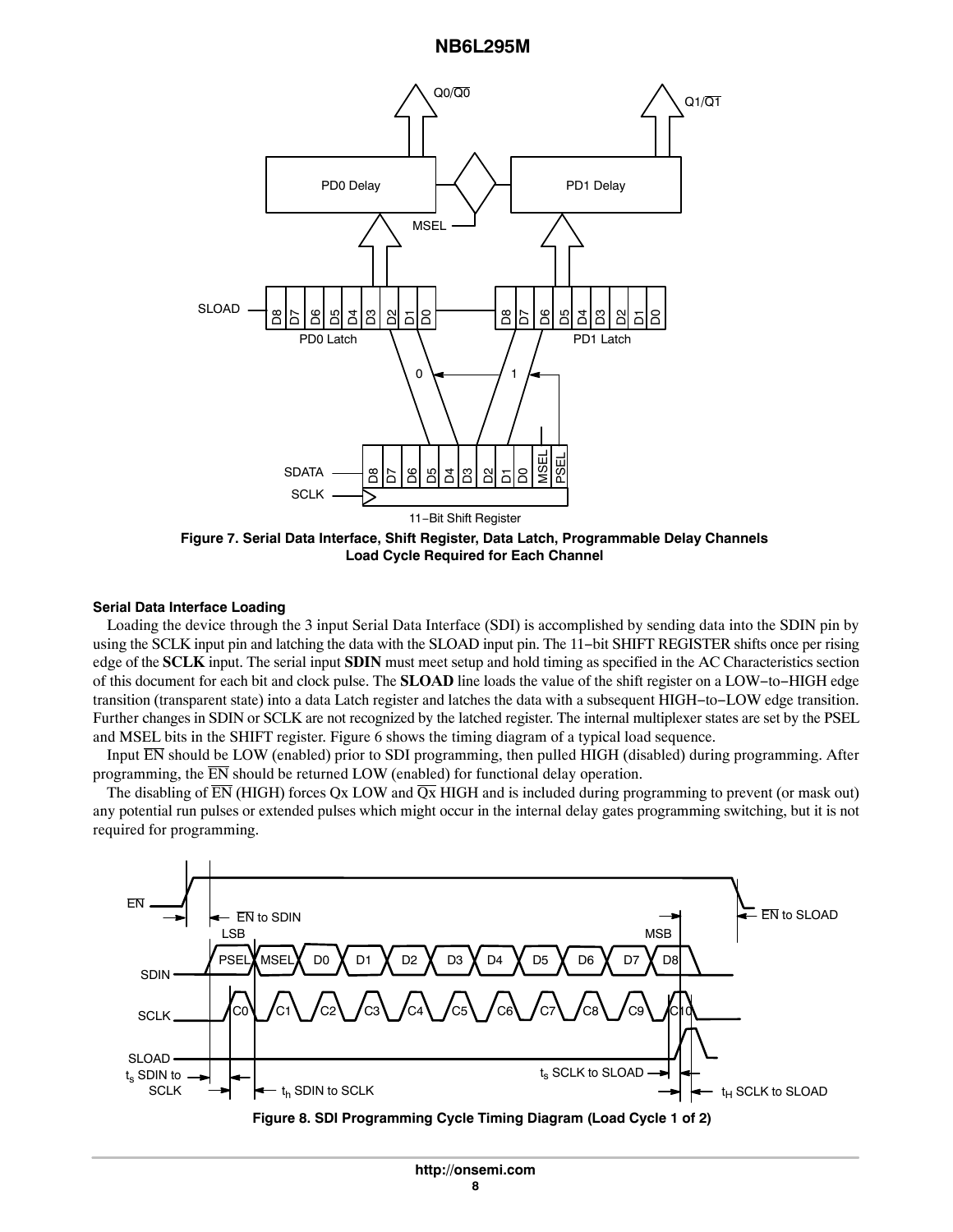Table 7 shows theoretical values of delay capabilities in both the Dual Delay Mode and in the Extended Delay Modes of operation.

## **Table 7. EXAMPLES OF THEORETICAL DELAY VALUES FOR PD0 AND PD1 IN DUAL MODE**

INPUTS: IN0/IN0, IN1/INT, OUTPUTS: Q0/Q0, Q1, Q1

|                   |           | <b>Dual Mode</b>  |           |             |                 |                 |
|-------------------|-----------|-------------------|-----------|-------------|-----------------|-----------------|
| <b>PD1 D[8:0]</b> | (Decimal) | <b>PD0 D[8:0]</b> | (Decimal) | <b>MSEL</b> | PD0 Delay* (ps) | PD1 Delay* (ps) |
| 000000000         | (0)       | 000000000         | (0)       | 0           | 0               | 0               |
| 000000000         | (0)       | 000000001         | (1)       | 0           | 11              | 0               |
| 000000000         | (0)       | 000000010         | (2)       | 0           | 22              | 0               |
| 000000000         | (0)       | 000000011         | (3)       | 0           | 33              | 0               |
| 000000000         | (0)       | 000000100         | (4)       | 0           | 44              | 0               |
| 000000000         | (0)       | 000000101         | (5)       | 0           | 55              | 0               |
| 000000000         | (0)       | 000000110         | (6)       | 0           | 66              | 0               |
| 000000000         | (0)       | 000000111         | (7)       | 0           | 77              | 0               |
| 000000000         | (0)       | 000001000         | (8)       | 0           | 88              | $\mathbf 0$     |
|                   |           |                   |           |             |                 |                 |
|                   |           |                   |           |             |                 |                 |
| 000000000         | (0)       | 000010000         | (16)      | 0           | 176             | 0               |
| 000000000         | (0)       | 000100000         | (32)      | 0           | 352             | 0               |
| 000000000         | (0)       | 001000000         | (64)      | 0           | 704             | 0               |
| 000000000         | (0)       | 111111101         | (509)     | 0           | 5599            | 0               |
| 000000000         | (0)       | 111111110         | (510)     | 0           | 5610            | 0               |
| 000000000         | (0)       | 111111111         | (511)     | 0           | 5621            | 0               |

\*Fixed minimum delay not included

# **Table 8. EXAMPLES OF THEORETICAL DELAY VALUES FOR PD0 AND PD1 IN EXTENDED MODE**

INPUTS: IN0/IN0, IN1/IN1, OUTPUTS: Q0/Q0, Q1, Q1

|            |           | <b>Extended Delay Mode</b> |           |              |           |           |                   |
|------------|-----------|----------------------------|-----------|--------------|-----------|-----------|-------------------|
| PD1 D[8:0] | (Decimal) | <b>PD0 D[8:0]</b>          | (Decimal) | <b>MSEL</b>  | PD0* (ps) | PD1* (ps) | Total Delay* (ps) |
| 000000000  | (0)       | 000000000                  | (0)       | 1            | 0         | 0         | 0                 |
| 000000000  | (0)       | 000000001                  | (1)       | 1            | 0         | 11        | 11                |
| 000000000  | (0)       | 000000010                  | (2)       | 1            | 0         | 22        | 22                |
| 000000000  | (0)       | 000000011                  | (3)       | 1            | 0         | 33        | 33                |
|            |           |                            |           |              | $\bullet$ |           |                   |
|            |           |                            |           |              |           |           |                   |
| 000000000  | (0)       | 111111101                  | (509)     | 1            | 0         | 5599      | 5599              |
| 000000000  | (0)       | 111111110                  | (510)     | 1            | 0         | 5610      | 5610              |
| 000000000  | (0)       | 111111111                  | (511)     | 1            | 0         | 5621      | 5621              |
| 000000001  | (1)       | 111111111                  | (511)     | 1            | 11        | 5621      | 5632              |
| 000000010  | (2)       | 111111111                  | (511)     | 1            | 22        | 5621      | 5643              |
|            |           | $\bullet$                  |           |              | $\bullet$ | $\bullet$ |                   |
|            |           |                            |           |              |           |           |                   |
| 111111100  | (508)     | 111111111                  | (511)     | 1            | 5588      | 5621      | 11209             |
| 111111101  | (509)     | 111111111                  | (511)     | $\mathbf{1}$ | 5599      | 5621      | 11220             |
| 111111110  | (510)     | 111111111                  | (511)     | 1            | 5610      | 5621      | 11231             |
| 111111111  | (511)     | 111111111                  | (511)     | 1            | 5621      | 5621      | 11242             |

\*Fixed minimum delay not included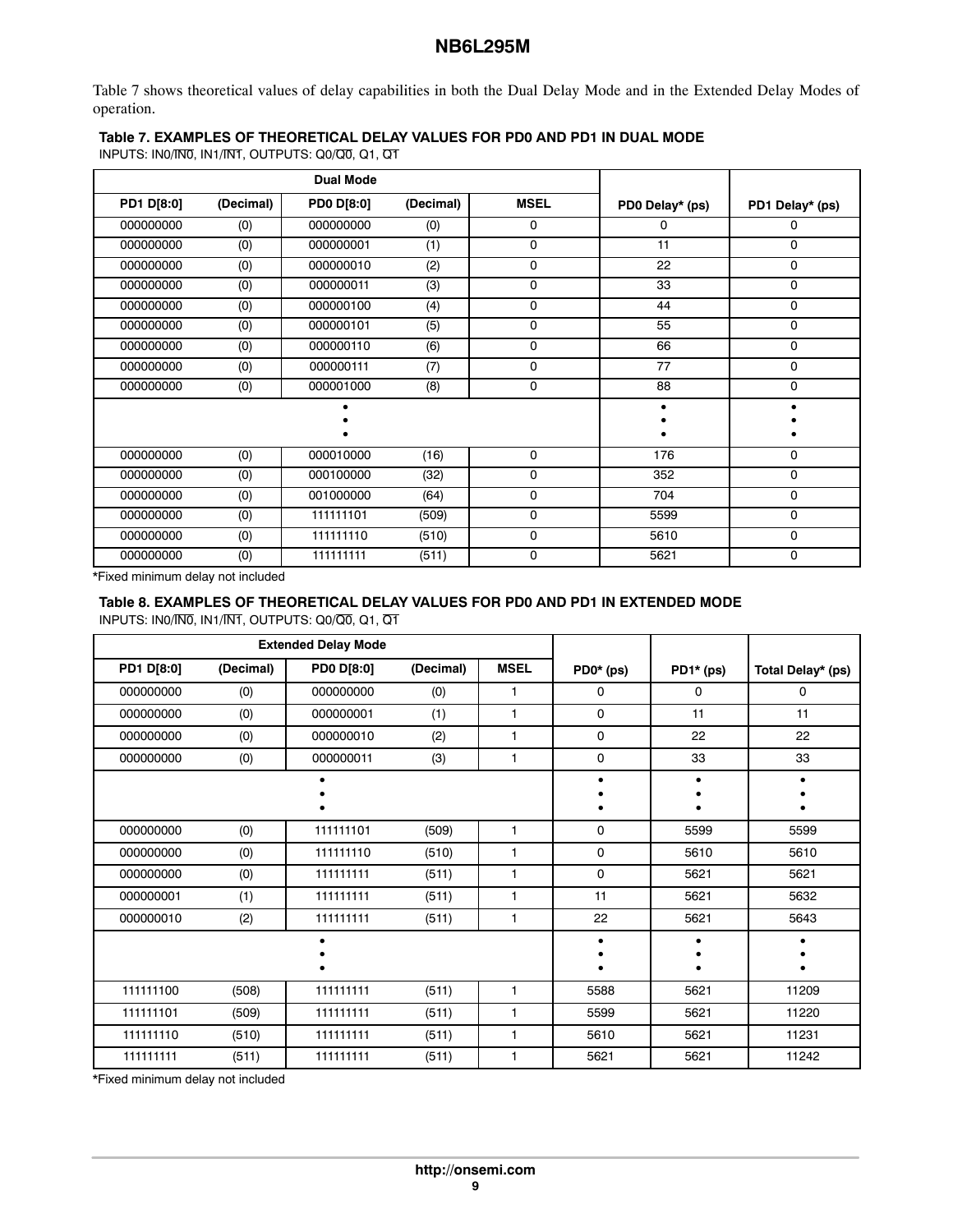<span id="page-9-0"></span>



### **Figure 9. Input Structure**

### **Figure 10. Typical CML Output Structure and Termination**











**Figure 13. Differential Inputs Driven Differentially**







**Figure 14. Differential Inputs Driven Differentially**



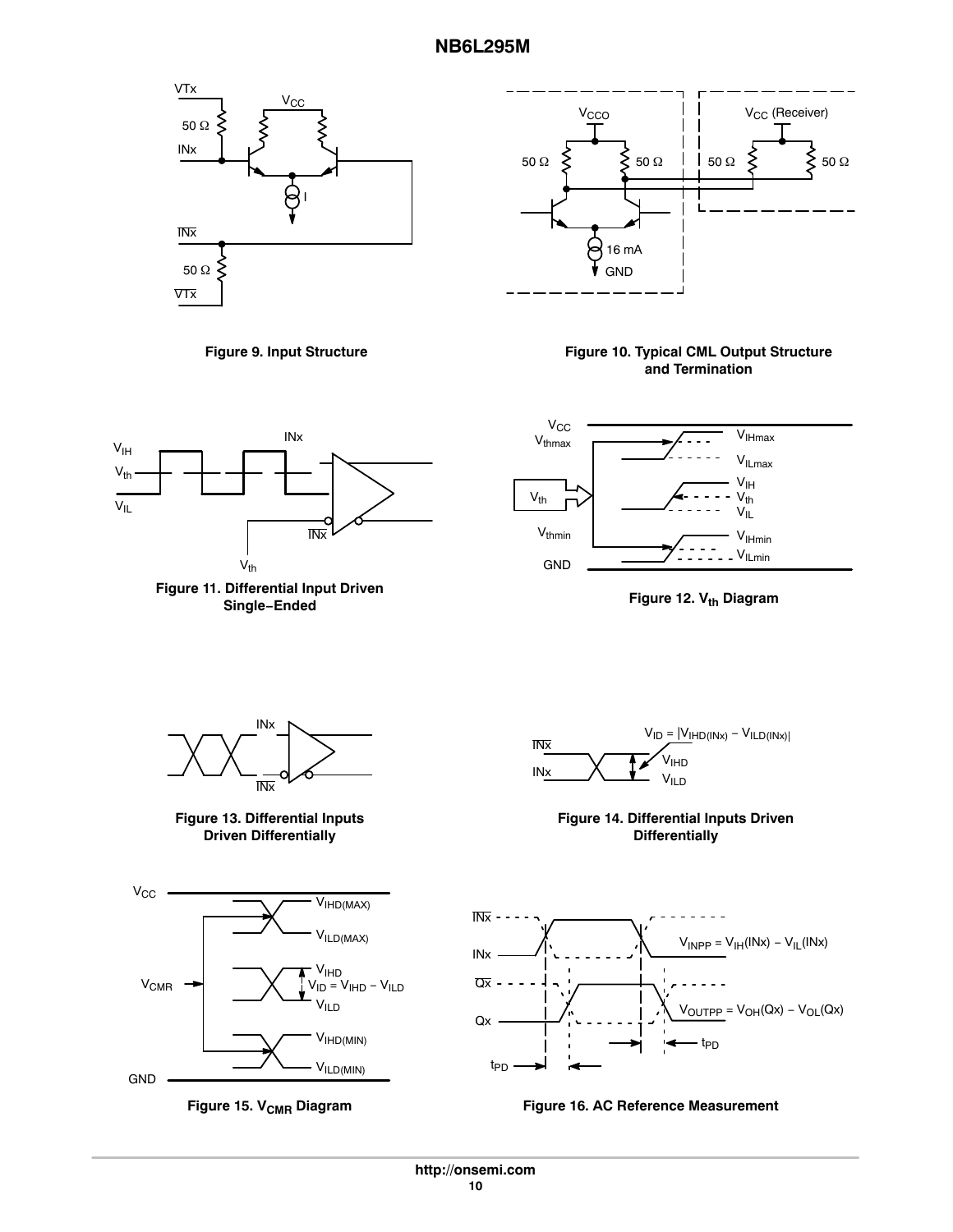







**Figure 19. CML Interface, Standard 50 Ω Load** 



**Figure 20. Capacitor−Coupled Differential** Interface (V<sub>T</sub>x/V<sub>T</sub>x Connected to V<sub>REFAC</sub>; **VREFAC Bypassed to Ground with 0.1 F Capacitor)**



**Figure 21. Capacitor−Coupled Single−Ended** Interface (V<sub>T</sub>x/V<sub>T</sub>x Connected to External V<sub>REFAC</sub>; VREFAC Bypassed to Ground with 0.1 µF Capacitor)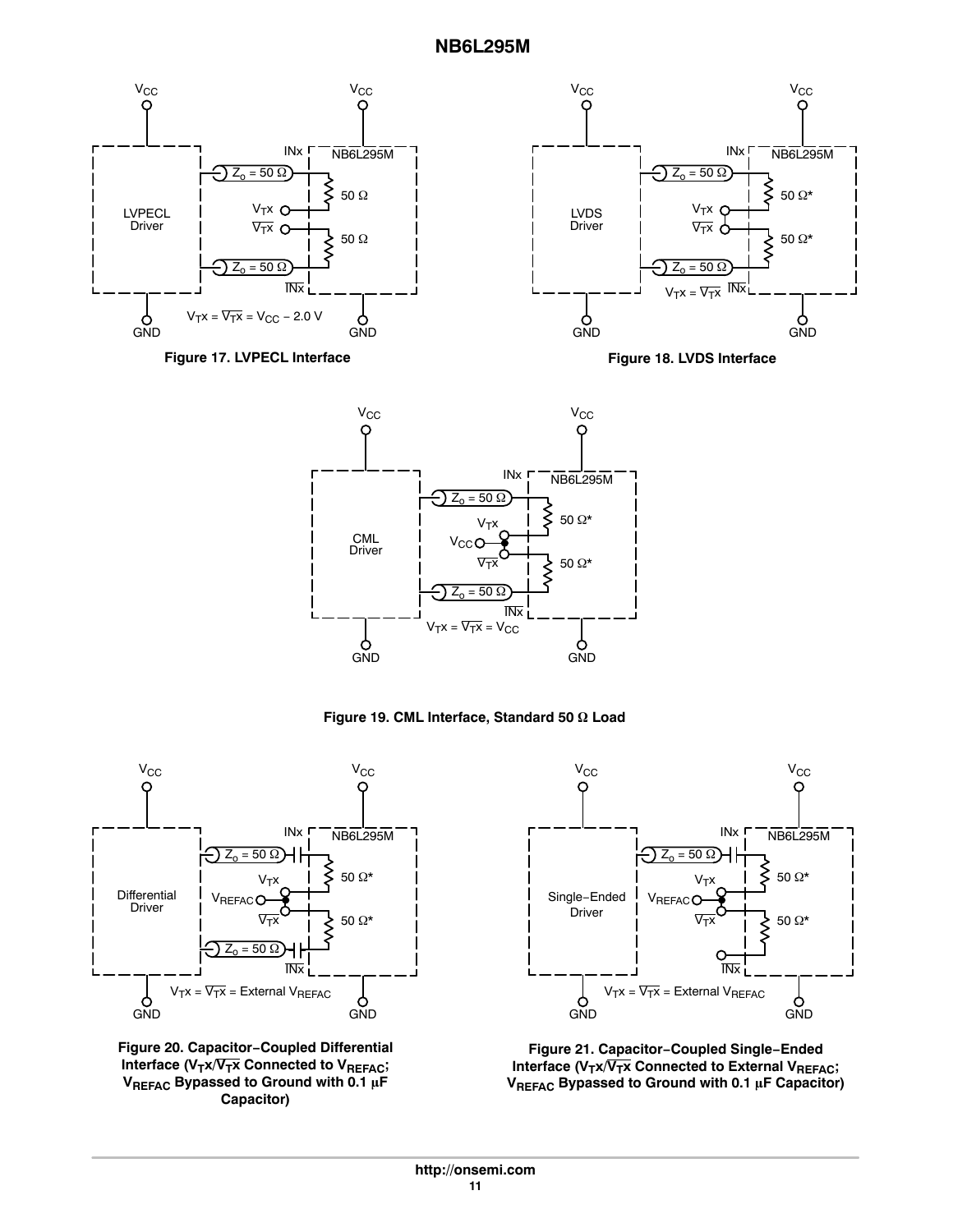<span id="page-11-0"></span>

**Figure 22. Typical Termination for Output Driver and Device Evaluation**



 $f_{\text{OUT}}$ , CLOCK OUTPUT FREQUENCY (GHz)

Figure 23. Output Voltage Amplitude (V<sub>OUTPP</sub>) vs. **Output Frequency at Ambient Temperature (Typical)**

# **ORDERING INFORMATION**

| <b>Device</b> | Package             | Shipping <sup>†</sup> |  |  |  |
|---------------|---------------------|-----------------------|--|--|--|
| NB6L295MMNG   | QFN-24<br>(Pb-free) | 92 Units / Rail       |  |  |  |
| NB6L295MMNTXG | QFN-24<br>(Pb-free) | 3000 / Tape & Reel    |  |  |  |

†For information on tape and reel specifications, including part orientation and tape sizes, please refer to our Tape and Reel Packaging Specifications Brochure, BRD8011/D.